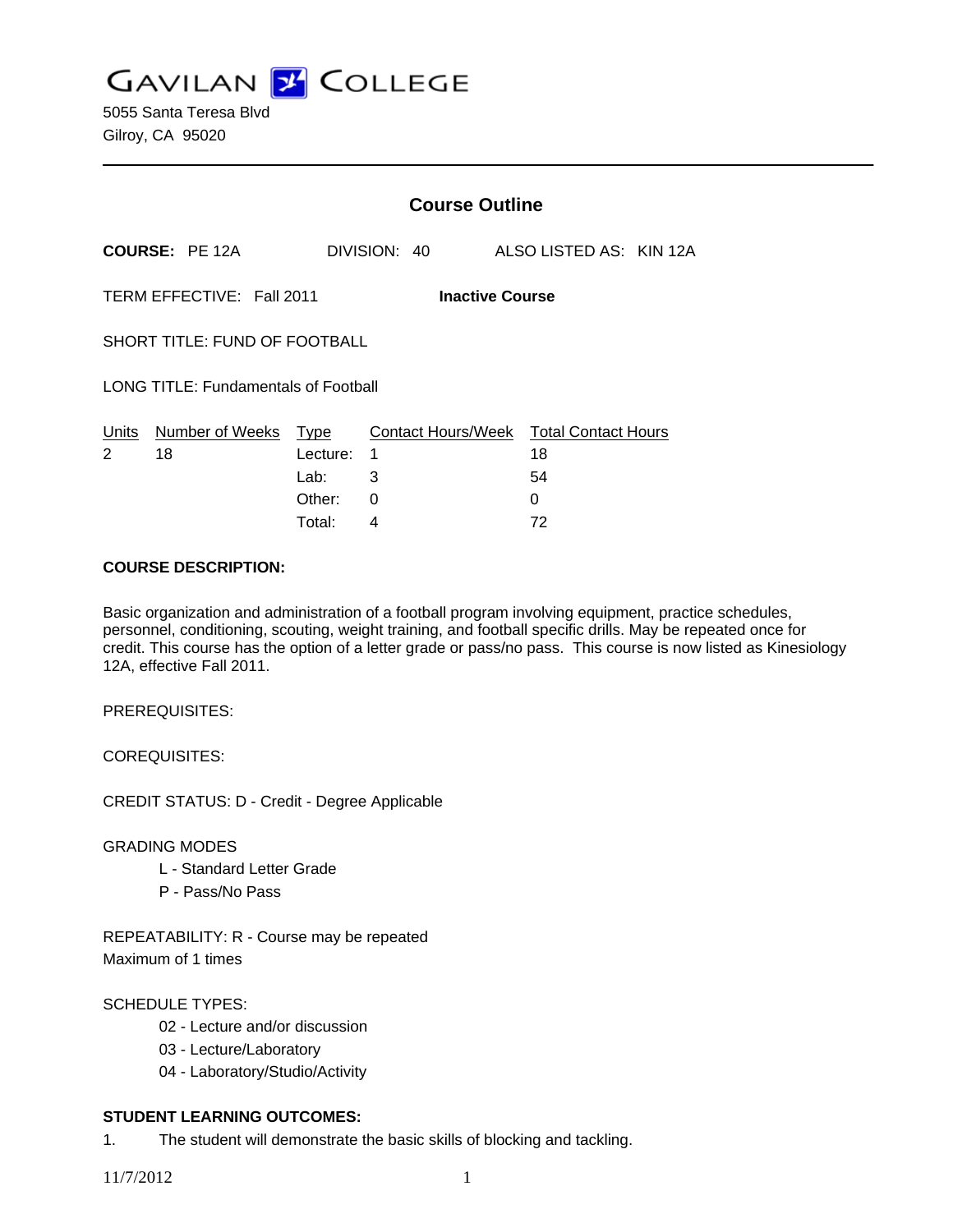ILO: 7, 2 Measure: demonstration

2. The student will explain the rules, basic strategies, and basic offensive, defensive, and special teams theories.

ILO: 2, 7, 1

Measure: oral report, exam, role playing

3. The student will break down game tape and recognize and chart offensive and defensive formations.

ILO: 7, 2, 1, 4

Measure: performance, game chart

# **CONTENT, STUDENT PERFORMANCE OBJECTIVES, OUT-OF-CLASS ASSIGNMENTS**

Inactive Course: 11/08/2010

This course is now listed as Kinesiology 12A, effective Fall 2011.

Curriculum Approval Date: 04/28/2008

12 Hours

Introduction. Discussion of course syllabus, grading procedures, and course expectations. Equipment needs, conditioning, stretching, and drills for football will be presented. Stance and alignment. The essential techniques for a proper stance by each position, including a two point and a three point stance for both offensive and defensive players will be covered. A variety of alignments will be taught based on the position and the play called. Students who repeat this course will be provided leadership roles through peer teaching.

HW: An out of class assignment will be to video and then review the video of each position players' proper stance and alignment.

SPO: The student will demonstrate the proper use of equipment and the correct stretching techniques. They will participate in the conditioning drills. The essential techniques for a two point and a three point stance for both offensive and defensive players will be described by the student.

#### 8 Hours

Blocking and tackling. Basic blocking and tackling fundamentals including base block, cut block, reach block, as well as an angle tackle and a gang tackle will be discussed and demonstrated. The fundamental mechanics involved in catching a football and defeating a block will be presented. Lecture, demonstration, film, and guided practice will be utilized. Students who repeat this course will become more proficient in these basic skill through repetition of the drills in this course.

HW: Students will review film on tackling fundamentals and techniques, on position group tackling drills, and will prepare a presentation for class. They will create a set of drills that could be used to develop hand/eye coordination and footwork.

SPO: The students will demonstrate and explain the basic fundamentals involved in blocking and tackling. They will discuss and demonstrate how to catch a football and then shed a block.

#### 12 Hours

The basic rules governing football will be introduced through lecture, discussion, and a video. Case studies will be provided. Students will officiate scrimmages and make the correct rule interpretation based on the situation. Lecture, discussion, and debate on the essential aspects of a football practice, including the use of field equipment, time periods, special team periods, group periods, and conditioning. Students who repeat the course will be provided the opportunity to develop and lead a practice session.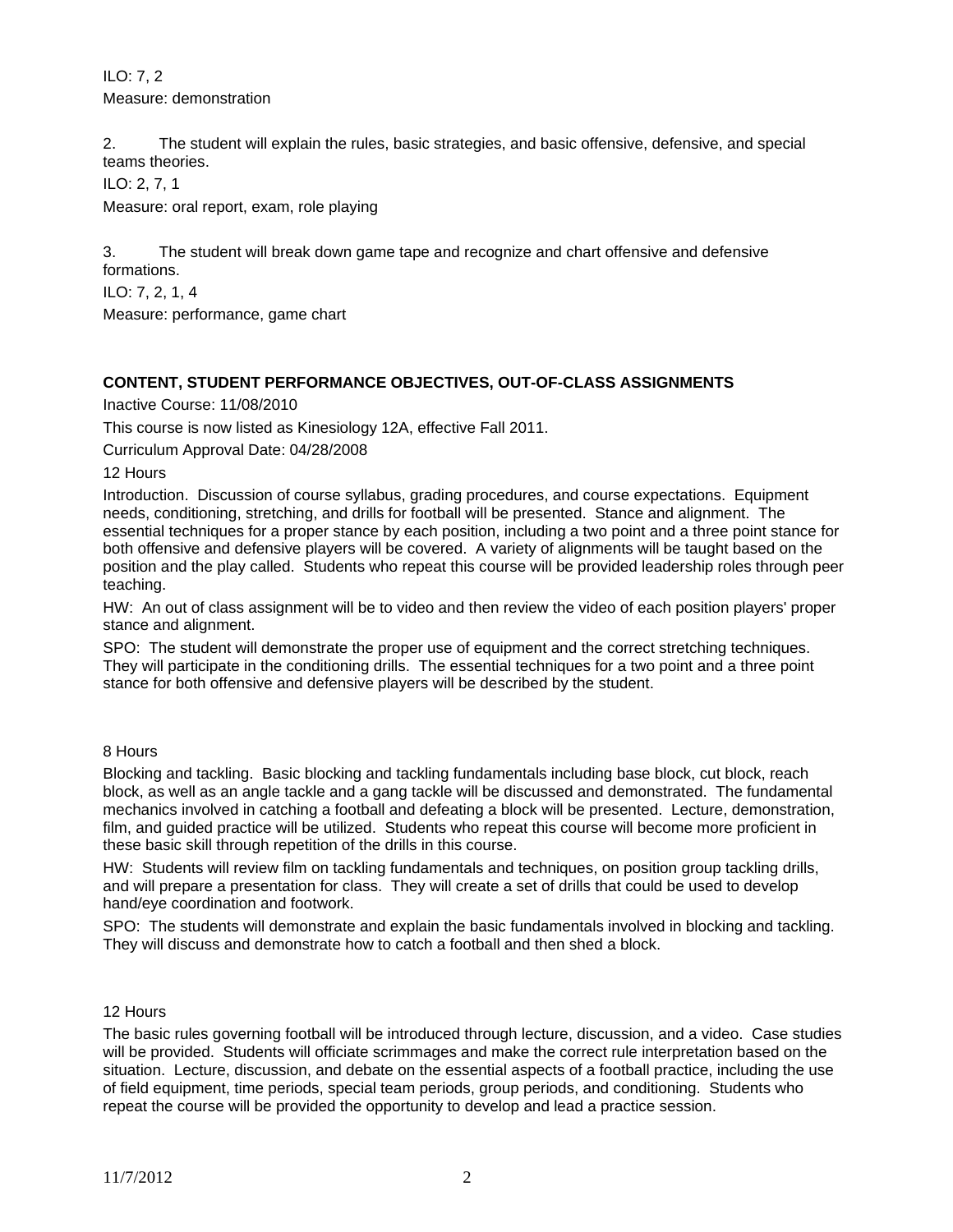HW: Students will analyze and interpret case studies. They will attend a football game and write an evaluation of the officials' calls. A two hour and fifteen minute practice schedule will be created.

SPO: Students will discuss and analyze case studies involving rule interpretations. They will explain the elements involved when developing a practice schedule.

#### 12 Hours

Offensive positions. The basic terminology for each position, hole numbers, gap letters, formation calls, and motion calls will be introduced. Defensive positions. The basic terminology for each defensive front, position, gap letters, formation adjustments, and motion calls will be discussed. Specialty positions. The basic terminology for special teams positions based on each special team will be presented. Lecture and practice opportunities will be provided for each of the positions. Students who repeat the class will explain the basic terminology used for offense, defense, and special teams to a first year student. They will experience participating in a variety of positions.

HW: Students will design a series of offensive formations which will include diagrams with each position labeled. Each position and gap will be labeled for each defense based on the above offenses. Students will review blocking assignments, return calls, and responsibilities based on each special teams situation.

SPO: The student will explain the basic terminology used for each offensive, defensive, and special teams position. They will demonstrate their knowledge of these concepts through performance in practice and scrimmage situations.

### 8 Hours

Offensive situations. Basic offensive strategy and philosophy involving down and distance, field position, defensive adjustments, and personnel will be discussed. Defensive situations. Basic defensive strategy and philosophy involving down and distance, field position, offensive formations, offensive tendencies, and personnel will be explained. Classroom lecture, video analysis, on-field instruction, and drills will be utilized. Students who repeat this course will have an increased knowledge of the strategies involved in offensive and defensive football.

HW: Students will break down a game tape charting the various offenses and defenses used based on the situation.

SPO: Students will demonstrate a variety of offensive and defensive strategies in practice and scrimmage situations. They will also describe the various offensive and defensive situations.

#### 8 Hours

Weight training and conditioning for football. Philosophies and techniques for weight training and basic conditioning principles specific to football will be presented. Students will review and perform lifts based on power, explosion, and auxillary lifts. Aerobic exercises, anaerobic exercises, and plyometric exercises will be included. Students who repeat this course will become more proficient in their weight training techniques and conditioning for football through repetition of each lift and exercise.

HW: As an out of class assignment, students will video each other and review the tape for proper technique. They will read the handouts provided on plyometric exercises and be prepared to discuss the information in class.

SPO: The student will describe and demonstrate two lifts each that are used to develop power and to develop explosion. They will discuss the benefits of plyometric exercises and list and perform three plyometric exercises.

#### 8 Hours

Scouting and game preparation. Philosophies of game preparation including film review, scouting reports, and practice sessions will be introduced. Lecture and testing will be included. Interclass play, where the students will have the opportunity to utilize the skills, strategies, knowledge, and rules will be provided. Students who repeat the class will become more proficient through supervised repetiton in class.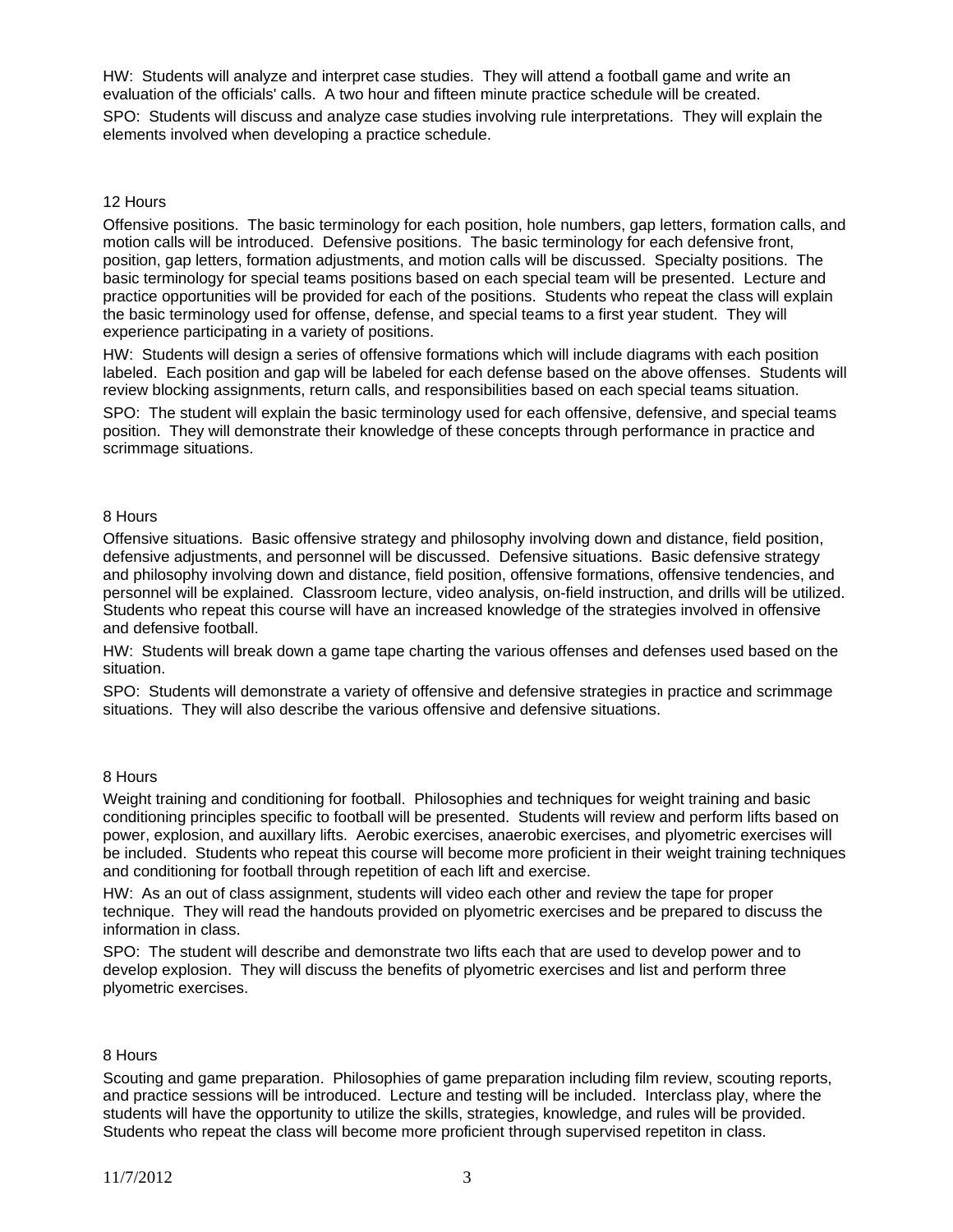HW: Students will review game film and develop a scouting report. In addition they will develop a game preparation plan.

SPO: Students will demonstrate their skill techniques and knowledge of concepts and strategies through performance in scrimmage and game-like situations.

2 Hours Final Examination (Practical and Written)

## **METHODS OF INSTRUCTION:**

Lecture, demonstration, guided practice, video analysis and interpretation, group discussion.

## **METHODS OF EVALUATION:**

The types of writing assignments required: Written homework The problem-solving assignments required: None The types of skill demonstrations required: Performance exams The types of objective examinations used in the course: Multiple choice Matching items Completion Other category: Requires student participation The basis for assigning students grades in the course: Writing assignments: 10% - 20% Problem-solving demonstrations: 0% - 0% Skill demonstrations: 30% - 50% Objective examinations: 10% - 20%

## **REPRESENTATIVE TEXTBOOKS:**

#### **ARTICULATION and CERTIFICATE INFORMATION**

 Associate Degree: CSU GE: IGETC: CSU TRANSFER: Transferable CSU, effective 199730 UC TRANSFER: Transferable UC, effective 199730

# **SUPPLEMENTAL DATA:**

Basic Skills: N Classification: A Noncredit Category: Y Cooperative Education: